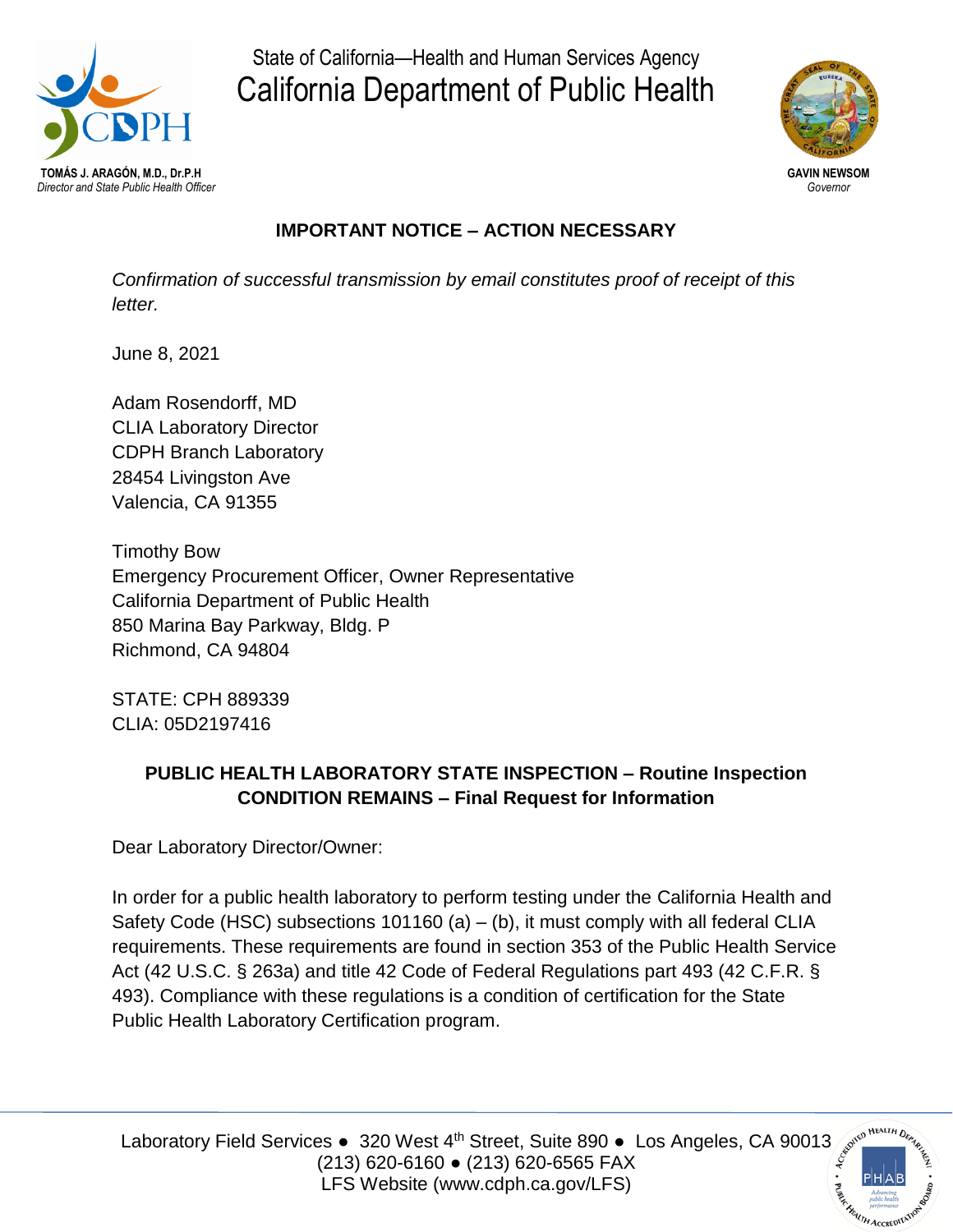CDPH Branch Laboratory June 8, 2021 Page 2

An inspection of your laboratory was conducted on December 8, 2020, and December 9, 2020, and on December 16, 2020, by Elsa Eleco, Examiner III, Elaine Flores, Examiner II, Catherine Tolentino, Examiner II, and Jinong Feng, Examiner I, representatives of the California Department of Public Health (the Department), Laboratory Field Services. This routine inspection concluded on February 17, 2021.

As a result of that inspection, Department examiners determined that your laboratory is **not** in compliance with the requirements specified in the Health and Safety Code section 101160 and/or California Code of Regulations, title 17, sections 1078 and 1083.

Department examiners also determined that your laboratory is **not** in compliance with all of the Conditions required for certification in the State Public Health Laboratory Certification program.

In our letter of May 17, 2021, we notified you that your four previous submissions on March 1, March 8, March 11, March 30, 2021, failed to remove all condition level deficiencies.

On May 24, 2021, we received a fifth submission from your laboratory. This submission failed to remove this remaining Condition level deficiency:

**D5400 - 42 C.F.R section 493.1250 Condition: Analytic systems**

### **D5400**

The allegation of compliance is not credible based on the laboratory's failure to meet the requirements of this Condition. See our review for D5423.

**D5423** Establishment of Performance Specifications

42 C.F.R. section 493.1253(b)(2) states:

"Each laboratory that modifies an FDA-cleared or approved test system, or introduces a test system not subject to FDA clearance or approval (including methods developed in-house and standardized methods such as text book procedures), or uses a test system in which performance specifications are not provided by the manufacturer must, before reporting patient test results, establish for each test system the performance specifications for the following performance characteristics, as applicable:

- (i) Accuracy.
- (ii) Precision.
- (iii) Analytical sensitivity.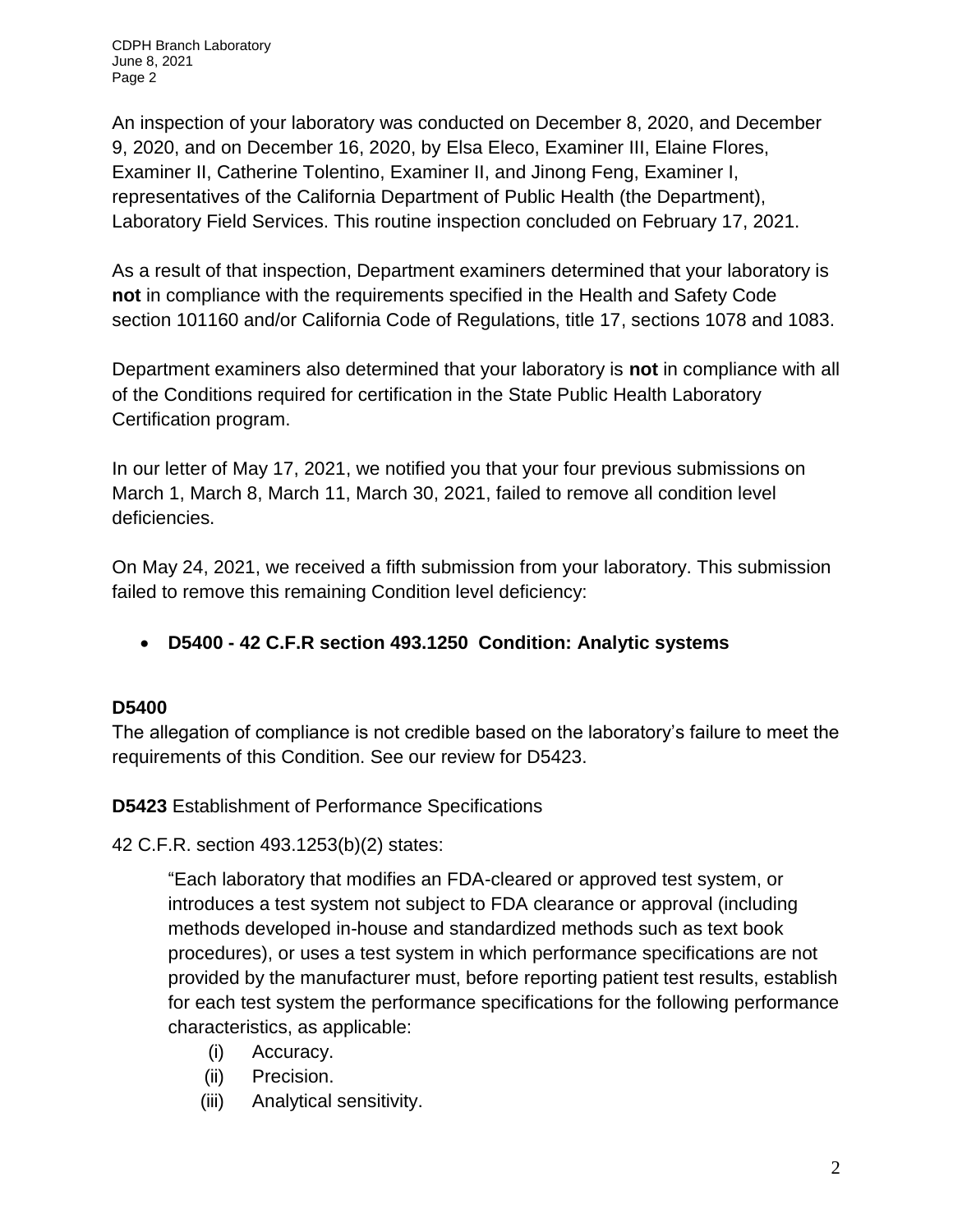- (iv) Analytical specificity to include interfering substances.
- (v) Reportable range of test results for the test system.
- (vi) Reference intervals (normal values).
- (vii) Any other performance characteristic required for test performance."

## **A. Clinical Performance in Asymptomatic Individuals (D5423 1.a., page 62 of the report)**

The Emergency Use Authorization (EUA) and Manufacturer Instructions/ Package Insert (IFU) for Perkin Elmer New Coronavirus Nucleic Acid Detection Kit (01/12/2021) indicated, "Perkin Elmer MUST further evaluate the clinical performance from ASYMPTOMATIC individuals in an FDA-agreed upon postauthorization clinical evaluation study within 30 calendar days of the date of this letter. Labeling updates must be made after submission to FDA."

In its May 24, 2021, submission, the laboratory stated: "As agreed upon with the FDA, PerkinElmer (Waltham, MA), will be conducting the post authorization clinical study for the asymptomatic claim in the EUA/IFU version 7 (Please see Attachment D5400\_3\_PerkinElmer New Coronavirus Nucleic Acid Detection Kit -v7.0). Please reference attachment (Attachment D5400\_2\_LFS Letter May 2021)."

Attachment D5400\_2\_LFS Letter May 2021, signed and dated by the Head of Regulatory and Medical Affairs of Perkin Elmer, stated that, "When the study is complete, the kit's instructions for use will be updated with the consultations and concurrence of FDA."

To correct the deficiency, the laboratory must submit the following evidence:

**1.** Timeline for the study.

The letter was issued on January 12, 2021, and per the initial statement, "Perkin Elmer MUST further evaluate the clinical performance from ASYMPTOMATIC individuals in an FDA agreed upon postauthorization clinical evaluation study within 30 calendar days of the date of this letter. Labeling updates must be made after submission to FDA."

**2.** Status of the clinical evaluation. If the evaluation is still in progress, provide the protocol for the study and its initial evaluation.

### **B. Interpretation of Test Results (D5423 1.f., page 67 of the report)**

In its May 24, 2021, submission, the laboratory stated: "The best clinical interpretation for low viral load (high Ct values) was determined by the original laboratory directors Dr. Shantelle Lucas and Dr. Haleh Farzanmehr and subsequently has been reviewed by Dr.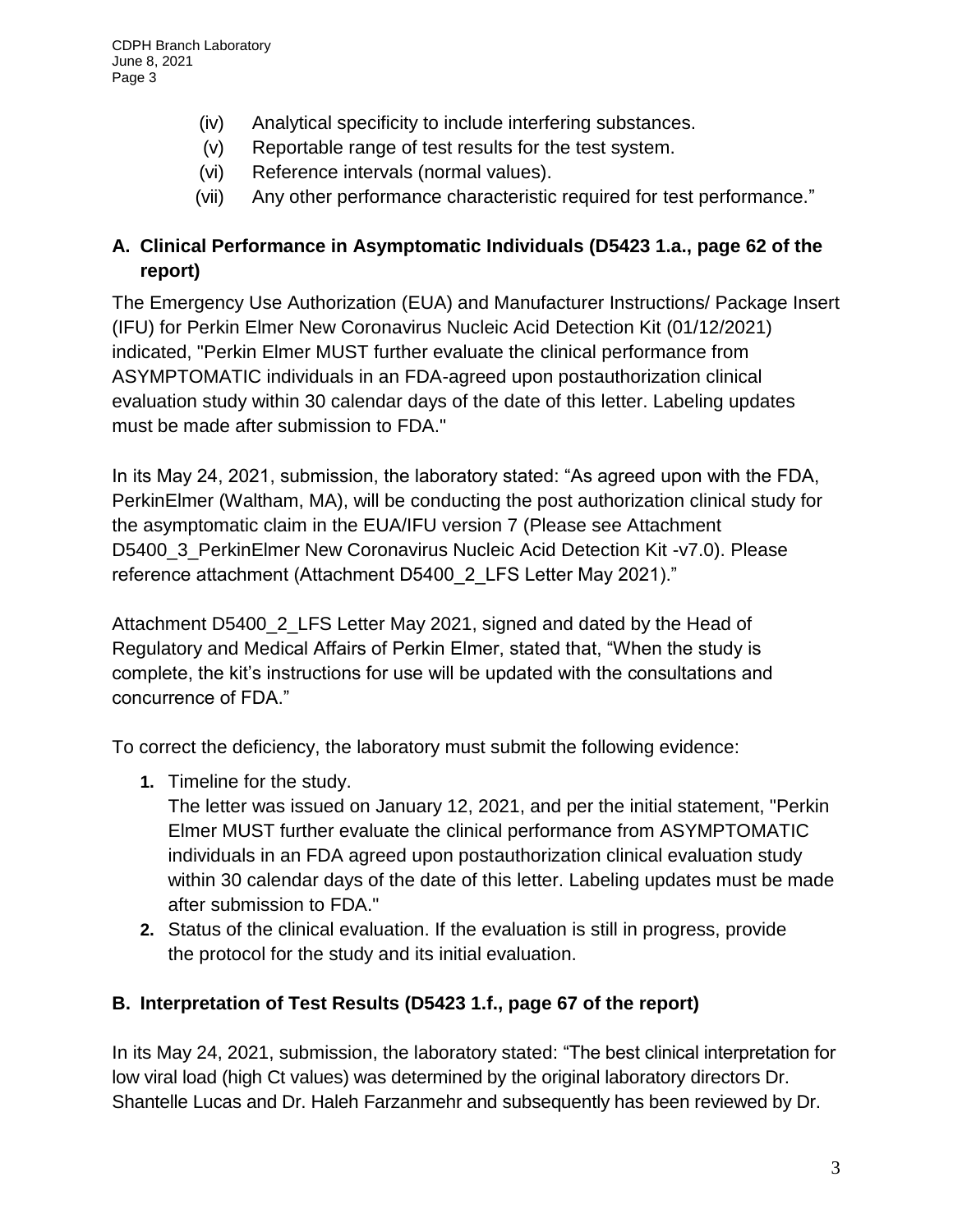Rosendorff when he joined on January 27, 2021, the California Department of Public Health leadership (CDPH), the CA governor's Testing Task Force (TTF) and other program stakeholders including a team of lab directors from other CDPH laboratories."

Attachment D5400 1, signed and dated on May 14, 2021, by the Office of the State Public Health Laboratory Director, stated the following timeline:

- From November 2, 2020, to November 11, 2020, if a patient specimen received Ct valuesfor the two identified nucleic acid targets of <42, the test result was reported as "positive."
- From November 11, 2020, if a patient specimen received Ct values for the two identified nucleic acid targets of <37, the test result was reported as "positive**."**
- From December 12, 2020, the VBL started reporting Ct values between 37 42 using the INC code. From December 12, 2020, to December 16, 2020, the INC code was reported to patients as 'inconclusive."
- Beginning on December 16, 2020, the INC code was reported to patients as 'presumptive positive.'

Attachment D5400 1 also stated:

**"**At the time of the validation study and review of the report there was not a comparable assay on the market to make a comparison of the higher sensitivity of the assay. Because of this, the laboratory directors were uncomfortable with calling samples in this range as detected. The changes made in December only changed the way the result was worded to thepatient. For formal reporting to the state and local health jurisdictions, these results continued to be termed "inconclusive." As transmission rose, and as the state received feedback from patients and partners, we recognized that the term inconclusive was not instructive and did not provide sufficient direction to patients. In order to alleviate confusion, and in the interest of public health given the spike in cases at the time, we provided clearer direction to the patient toisolate and be retested."

Although the letter explained why the laboratory changed the interpretation of patient specimen results, it did not provide the details of the raw data generated at the CDPH Branch Laboratory to support the changes made to the interpretation.

To correct the deficiency, the laboratory must submit the following evidence:

**1.** A step-by-step validation protocol to support the claim that Ct values between 37-42 are "presumptive positive" and not true negative or true positive. Please submit information that pertains specifically to the CDPH Branch Laboratory. Submit as requested, and do not cross-reference information from an existing IFU of the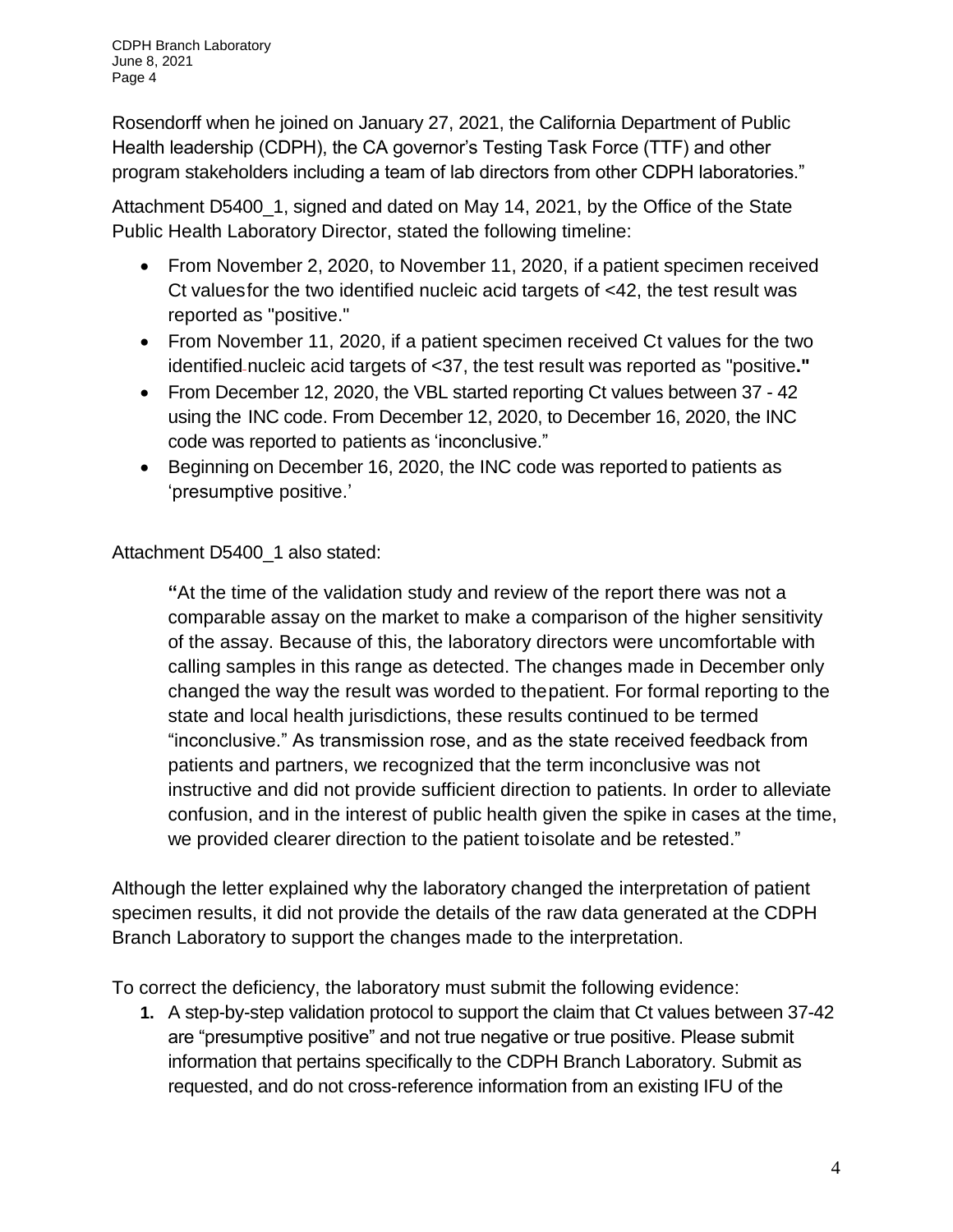manufacturer's EUA.

- **2.** Documentation from current as well as historical data generated at the CDPH Branch Laboratory (Valencia Branch Laboratory) to validate the laboratory's current interpretation of results for "presumptive positive," when the Ct values are between 37 – 42, including:
	- a. Historical data (N=study population) to support that 37-42 cycle thresholds are "presumptive positive," and not true negative or true positive.
	- b. Original numbers planned/selected, the number used in the final analysis, and the number omitted from the final analysis.
	- c. A description of the selection process for the study population.
	- d. A list of potential sources of bias. Did you minimize them to avoid inaccurate estimates in your study design and data analysis?
	- e. Histograms of results by condition status (if known).
- **3.** The instrument printouts for the study population used to determine that Ct values between 37-42 are "presumptive positive."
- **4.** The final patient test reports that support the instrument printouts.
- **5.** The actual calculation that supports the validation that Ct values between 37-42 are "presumptive positive."
- **6.** A description of the mechanism for data analysis, including:
	- a. How was the data imported or processed in the system in order to determine that Ct values between 37-42 are "presumptive positive?"
	- b. Was manual import considered or performed during the preparation of the grid?
- **7.** The summary and conclusion of the historical data, including the study population selected in the determination that Ct values between 37-42 are "presumptive positive."

The state of California has adopted the federal CLIA clinical laboratory regulations. As a consequence, the Department determines laboratory compliance based on procedures and guidelines provided by the CLIA program of the Centers for Medicare and Medicaid Services.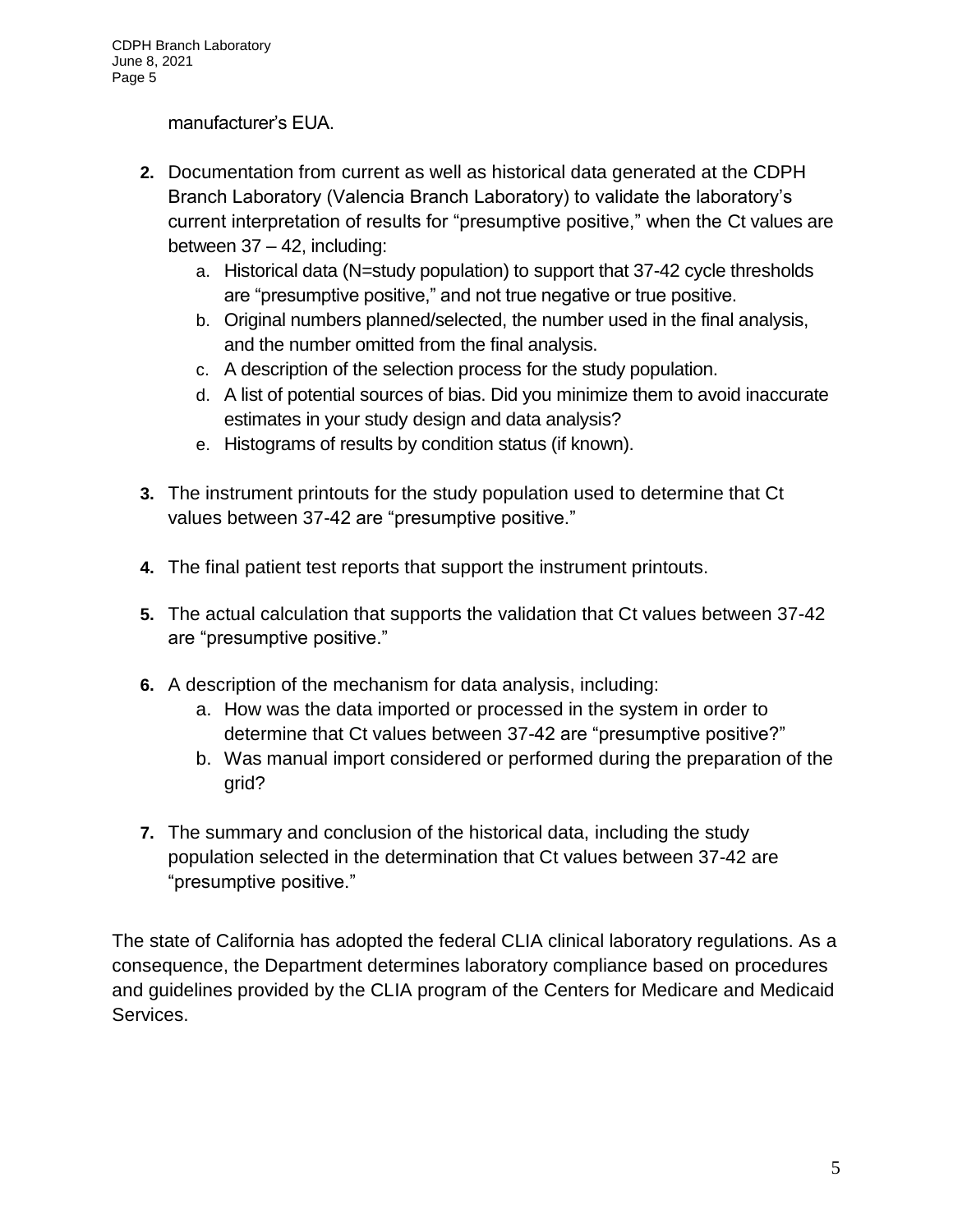CDPH Branch Laboratory June 8, 2021 Page 6

In its May 24, 2021, submission, the laboratory referred to the validation experiments it submitted to the Department prior to the laboratory's receipt of its license on October 24, 2021.

- In the course of reviewing procedures initially provided by the laboratory during the initial stages of review for laboratory licensure, Department examiners noticed that the laboratory intended to use Molecular Transport Media (MTM), as opposed to the Viral Transport Media (VTM) prescribed in the IFU of the manufacturer's EUA.
- Because of the planned change in the transport media, the Department asked the laboratory to establish performance characteristics according to 42 CFR § 493.1253(b)(2).
- The experiments conducted on October 19-24, 2021, included accuracy, precision, analytical sensitivity using Molecular Transport Media (MTM).
- The experiments conducted on October 19-24, 2021, did not include any data to support the changes in the result interpretation the laboratory made after receiving its permit to operate a public health branch laboratory.

The laboratory's previous responses and allegations of compliance (March 1, March 8, March 11, March 30, 2021) indicated the following changes in the interpretation of patient specimen results:

- 28Oct2020 11Nov2020 results were reported as per IFU
- 11Nov2020 11Dec2020 a lower Ct cutoff was set for positive results based on Ct value observed during validation, reflecting a change in interpretation from the IFU
- $\bullet$  11Dec2020 25Jan2021 high Ct values (>37 <42) were interpreted as inconclusive
- 25Jan2021 present high Ct values  $($ >37 <42) were interpreted as presumptive positive

The timeline above indicates the laboratory has not been following the IFU in interpreting patient specimen results since November 11, 2020. This is only eighteen days after the laboratory received the Department's approval for a license to operate a public health branch laboratory.

We reviewed versions 5, 6, 7, and 8 of the manufacturer's IFU. The "Examination and Interpretation of Patient Specimen Results" sections of all these versions of the IFU do not support the changes the laboratory made to the EUA.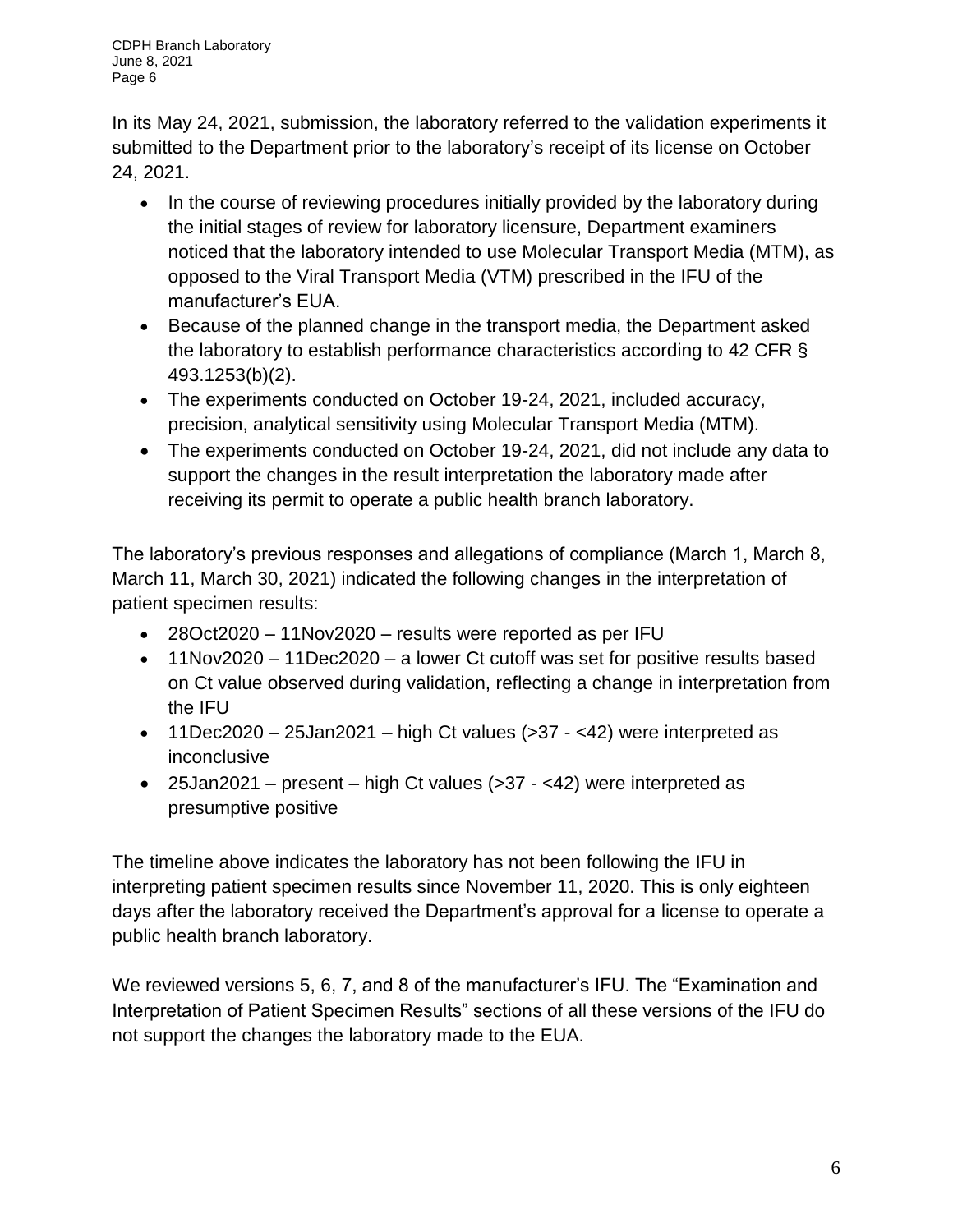Also, if the laboratory made other changes to the EUA, in addition to the interpretation of patient specimen results, the laboratory needs to establish performance specifications in order to comply with 42 CFR § 493.1253(b)(2).

The laboratory has the following options: (1) follow the current EUA; or (2) establish performance characteristics in accordance with 42 CFR § 493.1253(b)(2).

In its May 24, 2021, submission, the laboratory also indicated that it leveraged EUA data "via a Right to Reference letter" and referred to Attachment D5400-9, which is a letter from PerkinElmer's Regulatory and Medical Affairs, the manufacturer of the New Coronavirus Nucleic Acid Detection Kit utilized by the laboratory. The letter was addressed to the laboratory director of the CDPH Branch Laboratory in Valencia. The letter grants the right-to reference to: "(1) Analytical Studies and (2) Inclusivity\_Exclusivity."

The FDA defines a Laboratory Developed Test (LDT) as an in vitro diagnostic test that is manufactured by and used within a single laboratory (i.e. a laboratory with a single CLIA certificate). LDTs are also sometimes called in-house developed tests, or "home brew" tests.

The federal CLIA clinical laboratory regulations allow laboratories to utilize LDTs. When a laboratory develops an LDT in-house without receiving FDA clearance or approval, CLIA prohibits the release of any test result prior to the laboratory establishing performance characteristics relating to analytical validity for the use of that test system in the laboratory's own environment. This analytical validation is limited to the specific conditions, staff, equipment, and patient population of the particular laboratory.

The "right-to-reference" invoked by your laboratory is not defined and recognized in the federal CLIA regulations. The summary of the laboratory data you submitted on May 24, 2021, was not generated at the CDPH Branch Laboratory located in Valencia, California. The data submitted was generated by PerkinElmer, the manufacturer of the test.

You may wish to contact the CLIA Program of the Centers for Medicare and Medicaid Services and the Food and Drug Administration regarding your laboratory developed test and ask for further guidance.

We are giving you a **final** opportunity to provide the remaining information identified in our review.